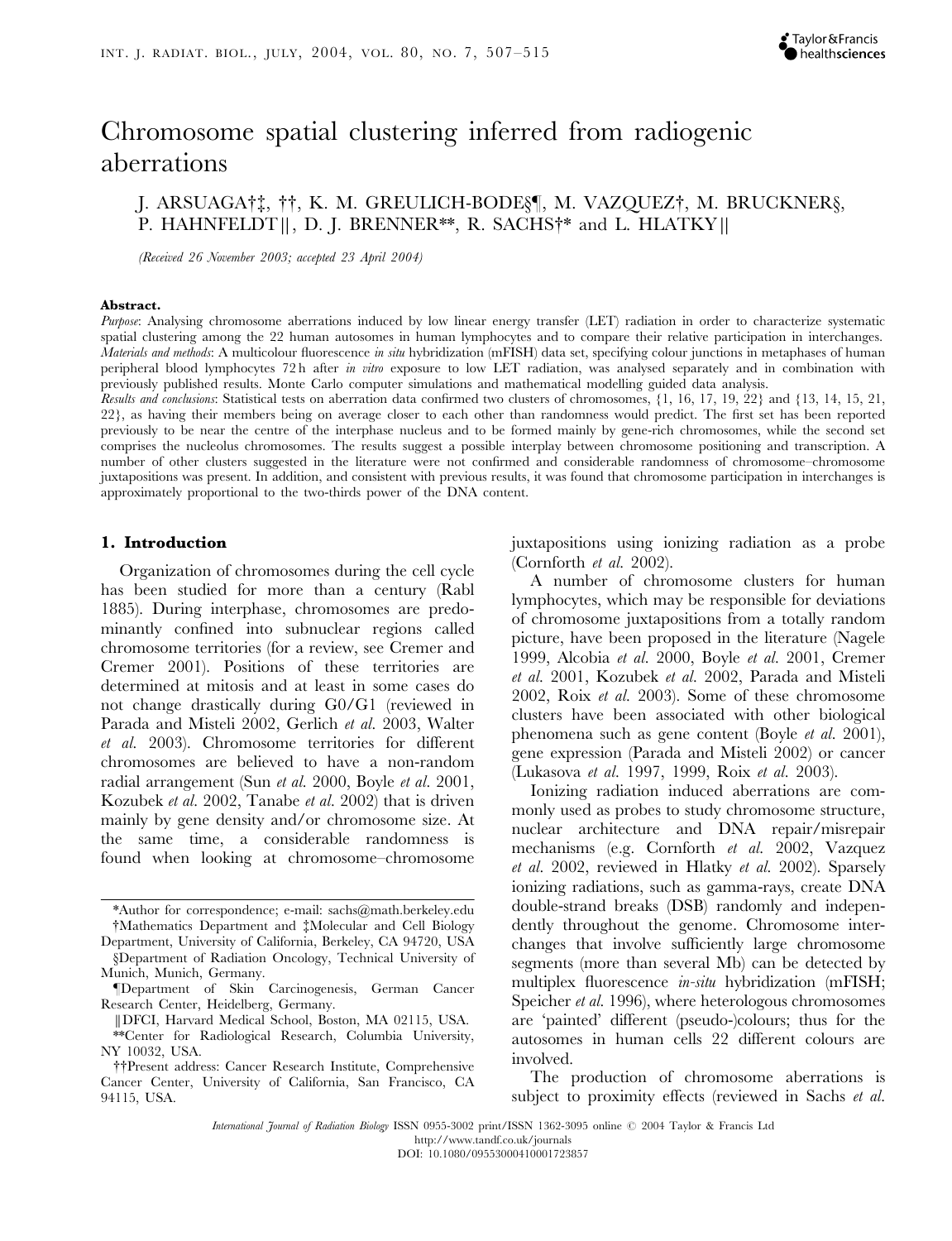1997), that is, preferential interactions between break ends formed in spatial as well as temporal proximity as opposed to those that formed far apart in space or time. Consequently, interchange frequencies and spatial proximity are correlated. The present study analysed proximity effects for the 22 human autosomes, omitting the X and Y chromosomes because more extensive data are available for the autosomes. mFISH colour junctions for each of the  $22 \times 21/2 = 231$  colour pairs were considered. Our study extends that of Cornforth et al. (2002). The method allows combined analysis of simple and complex aberrations, of aberrations at various doses, and of aberrations from different post-irradiation metaphases.

We can confirm statistically two groups of chromosomes whose members undergo interchanges more frequently than randomness would predict, indicating spatial proximity. We also analysed individual chromosome participation and found, consistent with previous results (Cigarrán et al. 1998, Wu 2001, Cornforth et al. 2002, Durante et al. 2002), that participation is approximately proportional to  $(DNA \text{ content})^{2/3}$ .

# 2. Materials and methods

## 2.1. Experimental methods

Previously published data involved 1587 cells from seven donors (five male, two female) in two different laboratories. At the University of Texas Galveston laboratory, human lymphocytes from two male donors were irradiated in vitro at three doses (Loucas et al. 2001). Human lymphocytes from five donors (three male, two female) at the Department of Radiation Oncology, Technical University of Munich, were irradiated in vitro at 3 Gy (Greulich et al. 2000, Cornforth et al. 2002).

A new Munich data set is added here for peripheral blood lymphocytes from one male donor exposed to *in vitro* acute doses of  $3 \text{ Gy}$  (255 cells), 4 Gy (1144 cells) or 5 Gy (599 cells) of 6 MeV photons  $(2.8 \,\mathrm{Gy} \,\mathrm{min}^{-1}$ , Siemens MX-2, Munich, Germany). Lymphocyte cultures were set up and metaphases prepared 72 h after radiation exposure. Metaphase spreads were prepared following a standard protocol (Rooney and Czepulkowski 1997). mFISH was applied to metaphases using the SpectraVisionTM system (Vysis, Downers Grove, USA; Applied Imaging, Santa Clara, USA). Scoring used fluorescence microscopy in combination with the appropriate filter sets and image analysis software. Ambiguities (Lee et al. 2001) were resolved using inverse 4',6-diamidino-2-phenylindole (DAPI) patterns. Colour junctions were recorded for each metaphase.

The basic data used was the pairwise yield  $f(j, k)$ , defined as the number of metaphases in which at least one interchange between autosome  $j$  and autosome  $k$  is observed, as indicated by one or more junctions between the corresponding colours. Thus,  $f(j, k) =$  $f(k, j)$ . This pairwise yield  $f(j, k)$  is easier to determine experimentally and is more robust than other measures such as the total number of interchanges between the chromosomes. For example, suppose one sees (in mPAINT (multiple protocol for aberration and nomenclature terminology) notation) the dicentric pattern  $(1', 2')$  and does not see an accompanying acentric fragment. Quite possibly the fragment (1, 2) is present and then there is a second colour junction for these two colours. Our approach avoids the necessity of deciding whether or not the acentric fragment is present. Similar considerations apply to more complex situations when true incompleteness or complicated karyotypes are analysed. The approach involves disregarding some information. However, it minimizes the number of false-positives (since no extra assumptions have to be made for undetected colour junctions) and also facilitates pooling of data. Examples of pairwise yields  $f(j, k)$  are shown in table 1.

## 2.2. Monte Carlo computer analysis

We used our chromosome aberration simulator (CAS) Monte Carlo computer software (Chen et al. 1997, Hlatky et al. 2002) to estimate possible biases in the results due to cell proliferation or to combining different doses (see Section 3.1) and also to estimate chromosome participation (see Section 3.2). CAS implements standard biophysical models of aberration formation using a discrete-time Markov chain with two adjustable parameters, the number of interaction sites (S) and the number of reactive DSB per Gy  $(\delta)$ . The present study used  $S=10$  as found in previous studies (Sachs *et al.* 2000) assuming the breakageand-reunion aberration formation pathway (Savage et al. 1998, Levy et al. 2004). Results are independent of the aberration formation pathway assumed (Cornforth et al. 2002).

## 2.3. Mathematical methods to model lymphocyte proliferation

Cells observed 72 h after irradiation are known to be distributed among several post-irradiation metaphases and to be under selection effects related to the transmission of dicentric and acentric fragments (Carrano 1973a, b, Bedford et al. 1978, Braselmann et al. 1986, Pala et al. 2001). The model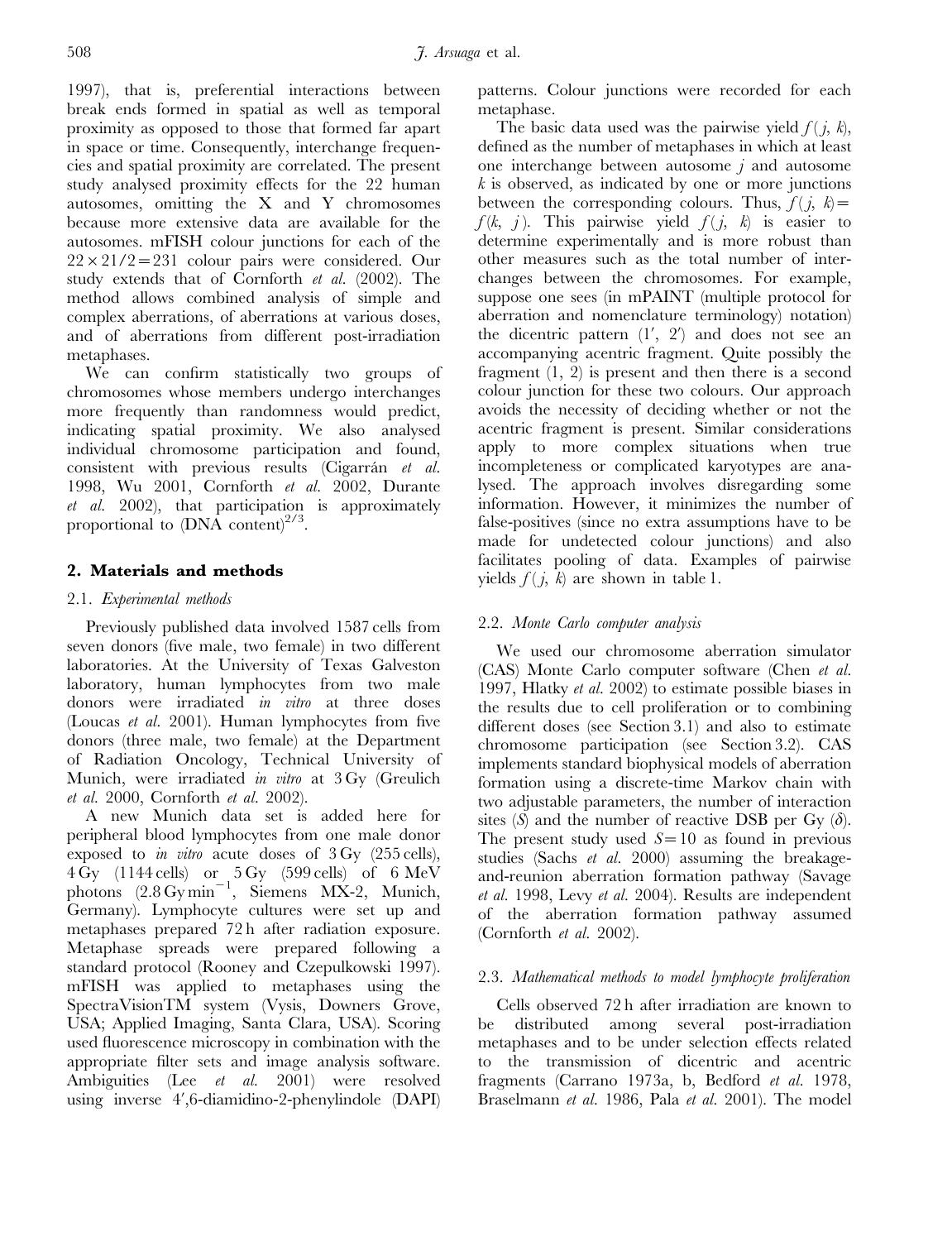| Chr            | $\overline{2}$ | 3  | 4  | 5  | 6  | 7  | 8  | 9  | 10 | 11 | 12 | 13 | 14 | 15 | 16 | 17 | 18 | 19             | 20 | 21       | 22 | Sum | Lin   | 2/3   |
|----------------|----------------|----|----|----|----|----|----|----|----|----|----|----|----|----|----|----|----|----------------|----|----------|----|-----|-------|-------|
|                | 44             | 38 | 42 | 29 | 26 | 29 | 18 | 39 | 29 | 25 | 18 | 15 | 18 | 34 | 31 | 22 | 12 | 14             | 22 | 9        | 27 | 541 | 623.5 | 520.6 |
| $\overline{2}$ |                | 43 | 37 | 32 | 30 | 24 | 25 | 29 | 16 | 24 | 30 | 29 | 9  | 26 | -8 | 24 | 8  | 7              | 12 | 13       | 15 | 485 | 565.2 | 485.2 |
| 3              |                |    | 21 | 31 | 32 | 24 | 21 | 26 | 23 | 25 | 23 | 21 | 18 | 18 | 19 | 21 | 11 | 17             | 11 | 12       | 10 | 465 | 511.5 | 456.0 |
| 4              |                |    |    | 23 | 27 | 28 | 24 | 26 | 20 | 13 | 19 | 23 | 22 | 20 | 16 | 18 | 11 | 6              | 12 | 10       | 7  | 425 | 480.5 | 435.2 |
| 5              |                |    |    |    | 17 | 31 | 26 | 25 | 24 | 30 | 25 | 25 | 15 | 19 | 8  | 19 | 13 | 7              | 16 | 7        | 4  | 426 | 465.3 | 426.2 |
| 6              |                |    |    |    |    | 18 | 22 | 21 | 31 | 13 | 30 | 18 | 15 | 19 | 14 | 15 | 13 | 10             | 9  | 8        | 7  | 395 | 446.2 | 413.3 |
| 7              |                |    |    |    |    |    | 20 | 20 | 17 | 28 | 25 | 13 | 18 | 8  | 18 | 23 | 11 | 9              | 19 | 6        | 7  | 396 | 405.6 | 390.0 |
| 8              |                |    |    |    |    |    |    | 13 | 12 | 24 | 11 | 25 | 15 | 16 | 12 | 16 | 17 | 4              | 9  | 7        | 8  | 345 | 383.9 | 377.7 |
| 9              |                |    |    |    |    |    |    |    | 21 | 25 | 7  | 23 | 23 | 27 | 20 | 15 | 22 | 8              | 9  | 7        | 10 | 416 | 362.3 | 360.1 |
| 10             |                |    |    |    |    |    |    |    |    | 18 | 21 | 14 | 14 | 10 | 19 | 14 | 9  | 5              | 11 | 7        | 3  | 338 | 353.8 | 353.3 |
| 11             |                |    |    |    |    |    |    |    |    |    | 25 | 5. | 15 | 16 | 19 | 15 | 8  | 10             | 12 | 3        | 11 | 364 | 369.3 | 364.0 |
| 12             |                |    |    |    |    |    |    |    |    |    |    | 9  | 16 | 9  | 12 | 16 | 8  | 13             | 10 | 5        | 5  | 337 | 367.1 | 363.2 |
| 13             |                |    |    |    |    |    |    |    |    |    |    |    | 29 | 10 | 10 | 7  | 16 | 5.             | 6  | 7        | 9  | 319 | 294.2 | 311.8 |
| 14             |                |    |    |    |    |    |    |    |    |    |    |    |    | 22 | 13 | 6  | 10 | $\overline{2}$ | 6  | 13       | 11 | 310 | 266.1 | 293.7 |
| 15             |                |    |    |    |    |    |    |    |    |    |    |    |    |    | 22 | 13 | 9  |                | 11 | 7        | 9  | 332 | 266.2 | 294.9 |
| 16             |                |    |    |    |    |    |    |    |    |    |    |    |    |    |    | 12 | 15 | 12             | 20 | 8        | 13 | 321 | 268.1 | 296.1 |
| 17             |                |    |    |    |    |    |    |    |    |    |    |    |    |    |    |    | 5  | 4              | 11 | 5        | 10 | 291 | 226.3 | 262.9 |
| 18             |                |    |    |    |    |    |    |    |    |    |    |    |    |    |    |    |    | 2              | 11 | 9        | 3  | 223 | 223.3 | 263.7 |
| 19             |                |    |    |    |    |    |    |    |    |    |    |    |    |    |    |    |    |                | 6  | $\Omega$ | 8  | 156 | 184.2 | 229.4 |
| 20             |                |    |    |    |    |    |    |    |    |    |    |    |    |    |    |    |    |                |    | 7        | 10 | 240 | 167.3 | 215.0 |
| 21             |                |    |    |    |    |    |    |    |    |    |    |    |    |    |    |    |    |                |    |          | 6  | 156 | 118.1 | 169.3 |
| 22             |                |    |    |    |    |    |    |    |    |    |    |    |    |    |    |    |    |                |    |          |    | 193 | 125.6 | 177.9 |

Each entry  $f(j, k)$  is the pairwise yield corresponding to row j and column k, giving the number of cells that contain at least one colour junction between chromosome j and chromosome k in the combined data. Pairwise yields obey  $f(j, k) = f(k, j)$ . The column labelled 'Sum' shows individual chromosome yields  $f(j)$ , obtained by summing a row together with its corresponding column. The last two columns show theoretical individual chromosome yields assuming that the distribution of reactive breaks is either linear with chromosome content (Lin) or follows a two-thirds power law (2/3).

of Carrano and Heddle (1973) as implemented by Braselmann *et al.* (1986) was incorporated into CAS by Vazquez et al. (2002). Six adjustable parameters are needed to model cell proliferation and selection. The first three parameters correspond to the percentage of cells in each of the first three postirradiation metaphases (M1|M2|M3). The other three parameters  $(W|P|T)$  model cell selection, where  $W$  is the dicentric survival parameter, where  $1-W$  is the probability that a simple dicentric will lead to the death of both daughter cells,  $P$  is the acentric survival parameter, where  $1-P$  is the probability that an acentric is lethal for both daughter cells assuming that no other aberration affecting survival is present, and  $T$  is the acentric transmissibility parameter such that  $2T$  is the probability for a cell with an acentric to transmit one or two copies of the acentric to one daughter but not both.

# 2.4. Mathematical methods to measure chromosome participation

While the main goal was analysing chromosome clustering, the data also give information on individual chromosome radiosensitivity. Chromosome participation (i.e. the number of reactive DSB per chromosome) was estimated from pairwise yields as follows. The individual chromosome yield for the *j*th autosome, denoted by  $f(j)$ , was defined as  $\Sigma f(j, k)$ , where  $\Sigma$  is the sum over k for  $k\neq j$  and  $f(j, k)$  is the pairwise yield defined above. To estimate whether chromosome participation is proportional to the DNA content or DNA content to the two-thirds power, experimental values of  $f(j)$  were compared with values generated by CAS. CAS is needed because even if the average number of reactive DSB in a chromosome is linearly proportional to DNA content, chromosome yields  $f(j)$ will deviate somewhat from linearity. CAS accounts for the various correction terms. For example, consider a hypothetical genome with only two homologue pairs and assume one pair is much larger than the other. According to our assay, both colours would have the same individual yield  $f(j)$ , despite the discrepancy in DNA content. The larger chromosomes would have many more intrachanges and homologue–homologue interchanges, but these are not included in our pairwise yield  $f(i, k)$  or our chromosome yield  $f(i)$  because they do not produce colour junctions. In the actual human genome there are also similar, but smaller, discrepancies between participation and individual yield  $f(j)$ . CAS can translate from chromosome yield  $f(j)$  to chromosome participation and vice versa.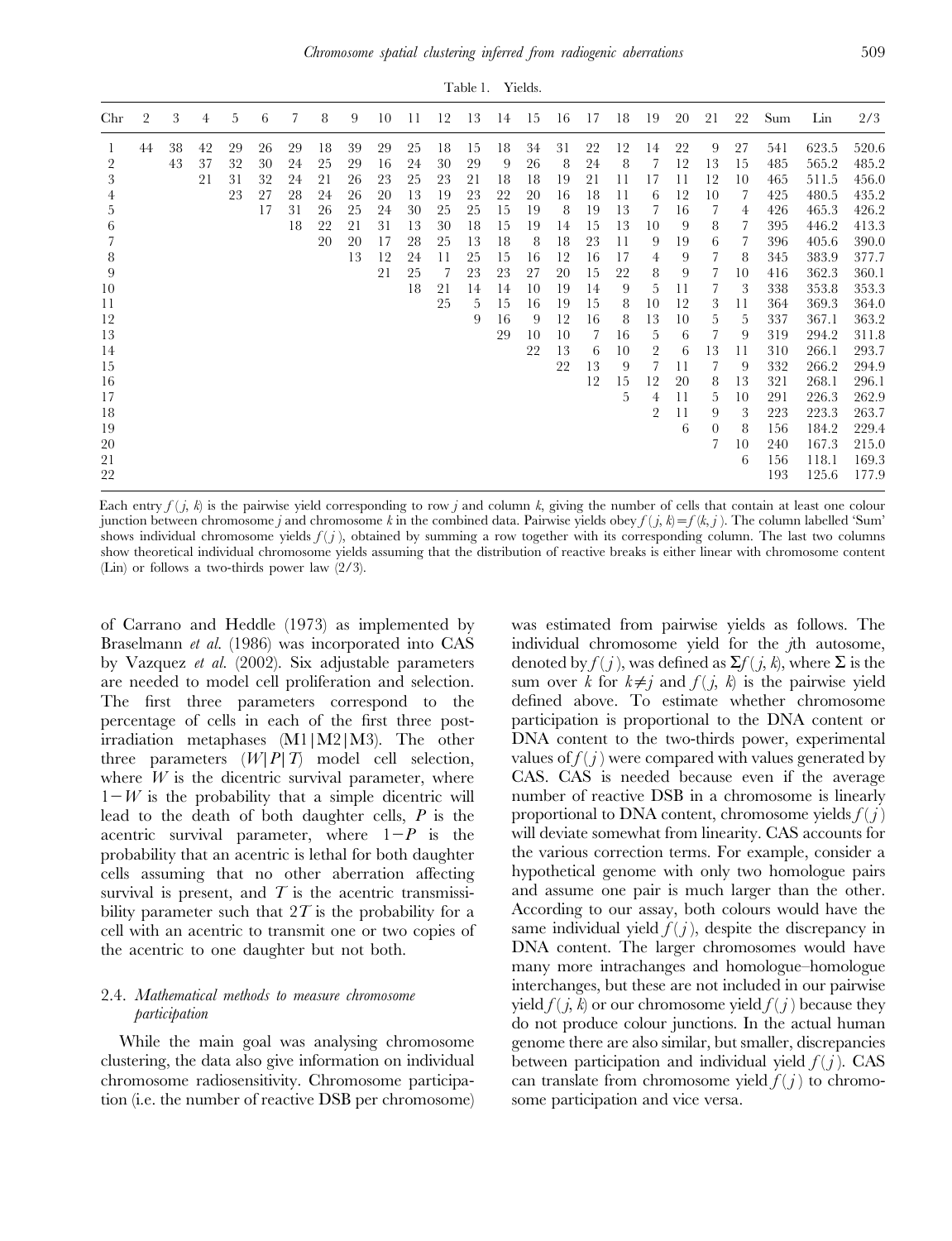# 2.5. Mathematical methods to confirm statistical significance of candidate clusters

Spatial proximity among chromosomes was estimated from the pairwise yields  $f(j, k)$ . For randomness of chromosomal interchanges, one would have, apart from statistical fluctuations, a product form  $f(j, k) = g(j)g(k)$  for some appropriate factors  $g(j)$ . We investigated deviations from this product form, with  $g(j)$  being estimated from the data as described in the appendix.

Overall deviations from randomness were computed by the statistic  $\xi^2 = \sum \Delta^2 (j, k)$ , where  $\Delta(j, k) = [f(j, k)-g(j)g(k)]/({g(j)g(k)})^{1/2}$  and  $\Sigma$  is the sum over all 231 autosome pairs. We computed p values by comparing the experimentally observed  $\xi^2$ with values generated by Monte Carlo computer simulations. In the computer simulations, each  $f(i, k)$ was given by a Poisson distribution of mean  $g(j)g(k)$ . To analyse which clusters alter the overall statistic from that given by a random model, we used the additional one-sided test statistic  $\Sigma[f(j, k)-g(j)g(k)]$ /  $[g(j)g(k)]^{1/2}$ , where  $\Sigma$  is a sum over all pairs that could be formed among chromosomes in a candidate cluster. Various clusters suggested in the literature were tested. These statistical methods for confirming or rejecting candidate clusters do not apply directly to data mining for new clusters, which would require more extensive calculations.

# 3. Results

## 3.1. Pairwise yields

Since the statistics are improved by combining the new data with previous data, and for brevity, we emphasize the combined results rather than just the new data. Results for the new data set by itself can be inferred from the combined data presented herein and the data previously of Cornforth et al. (2002).

We first show that the data can be pooled. Cornforth et al. (2002) showed by a Kruskal–Wallis test that nine data sets involving different genders, doses and distributions across post-irradiation metaphases could be pooled together. Here we take another approach and show by modelling that in a geometrically random situation the  $g(i)$ , apart from one overall normalization, are independent of the dose and of the distribution of cells in different postirradiation metaphases. It is geometric proximity, not dose or selection during proliferation, that determines the statistics considered here. The modelling was done using CAS. Figure 1 shows an example comparing  $g(i)$  for different distributions of cells in various post-irradiation metaphases. The diagonal behaviour shows that the values obtained are



Figure 1. Calculations relevant to data pooling. A calculated scatter plot is shown that compares  $g(i)$  values for metaphase distributions given by Hoffmann et al.  $(1999)$   $(M1|M2|M3) = (0.3|0.5|0.2)$  (y-axis) versus  $(M1|M2|M3) = (1|0|0)$  (*y*-axis); selection parameters  $(W|P|T)$  = (0.42|1|0.41) (as determined by Bauchinger *et al.* 1986) and a dose of 3 Gy with  $\delta$  = 2.63 DSB Gy<sup>-1</sup> are assumed. An overall renormalization was used to make the sums  $\Sigma g(k)$  the same in both calculations. The diagonal clearly shows that the values obtained are independent of the distribution of cells over metaphases. Additional, similar calculations were done for all pairwise combinations of  $(M1|M2|M3) = (100|0|0)$ ,  $(M1|M2|M3) =$  $(0|100|0)$  and  $(M1|M2|M3) = (0|0|100)$  with selection parameters  $(W|P|T) = (0.4|1|0.4)$  and  $(M1|M2|M3) =$  $(0.3|0.5|0.2)$  with selection parameters  $(0|0|0)$  (full lethality) or (1|1|0.5) (unrestricted transmissibility). Results for every pair of calculations showed independence. Similarly, dose-independence of  $g(i)$  was observed apart from an overall scale factor by comparing calculated results for 1, 2, 3 and  $4 \text{ Gy}$ .

independent of the distribution of cells over metaphases. Similar results comparing other proliferation parameters or different doses (figure 1) allowed pooling of all the data.

The basic data therefore are the pairwise yields  $f(j, k)$  for all 231 autosome pairs for the combined data (table 1). Note that with one exception, all entries are different from zero, indicating considerable variability in chromosome neighbourhoods—enough that every autosome pair but one was close enough for interchange production in some cells.

## 3.2. Chromosome participation

The chromosome yield for chromosome  $j$ , denoted by  $f(j)$ , was computed by summing  $f(j, k)$  for fixed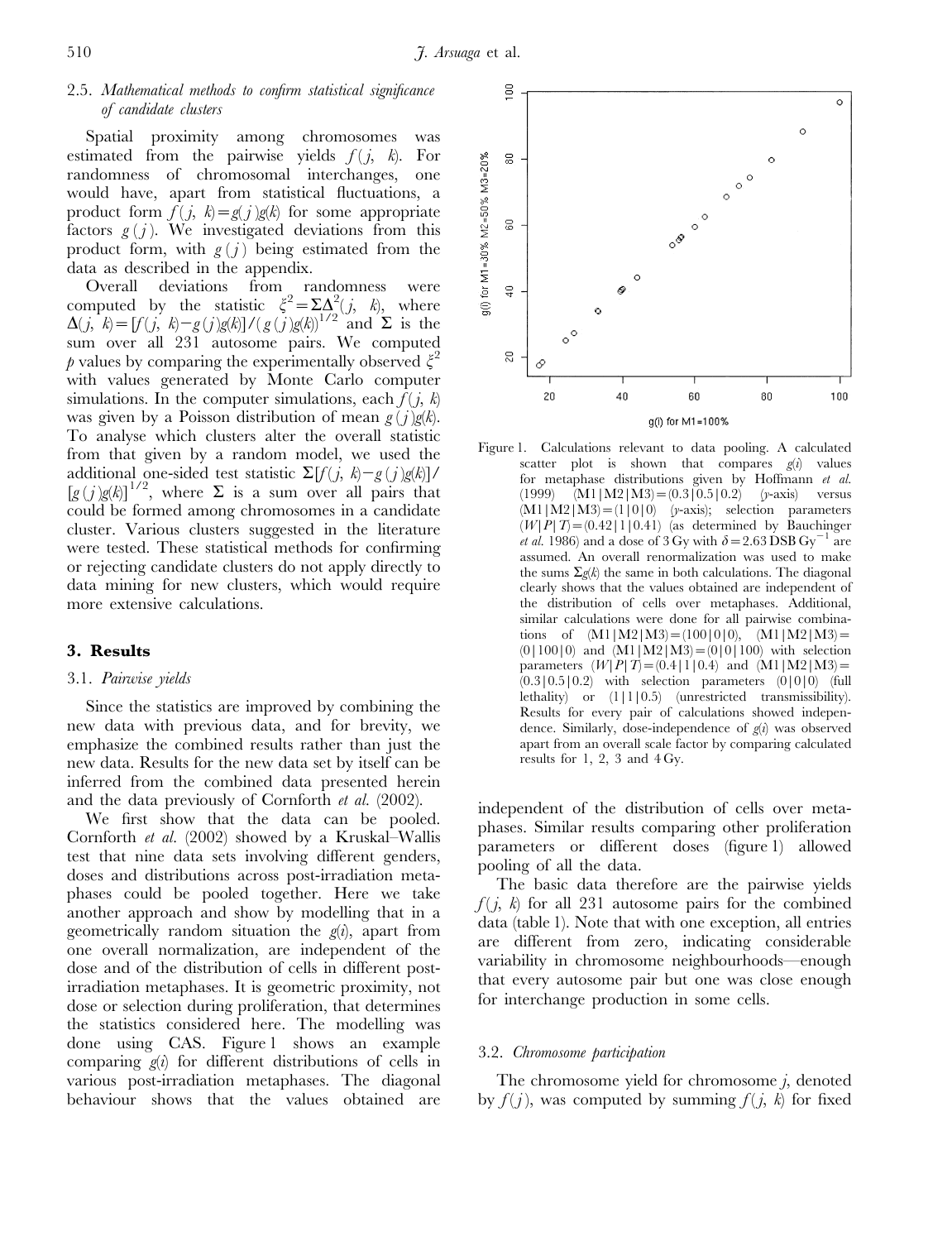$j$  (i.e. adding a row and its corresponding column in table 1). The results are given in the column labelled Sum. To get a theoretical estimate of chromosome yields as a function of DNA content, we used CAS (see the Materials and methods) with  $S=10$  and  $\delta \sim 2.6$ . Parameter  $\delta$  was obtained according to the data itself.

Computer simulations were done for two cases: (1) the number of reactive DSB for a given chromosome is proportional to its DNA content; or (2) this number is proportional to  $(DNA \text{ content})^{2/3}$ . Results are shown in the last two columns of table 1 and in figure 2. It was found that the two-thirds law was superior to the linear model ( $p < 0.01$  in a  $\chi^2$ -test).

## 3.3. Chromosome interchanges and clustering

We tested candidate chromosome clusters as suggested in the literature. For those studies where several clusters have been proposed, only those that ranked best are reported herein. Deviation from randomness for interchange reactions between different chromosomes was quantified as explained in the Materials and methods. Using the values obtained in table 1, entries  $\Delta(j, k)$  for table 2 were generated. Using Monte Carlo computer simulations, the  $\beta$  value for the overall statistic  $\xi^2$  was computed. The observed values differed significantly from randomness ( $p<0.05$ ) for both the new data (not shown) and the combined data (table 2).

To investigate further this deviation from randomness, we computed the one-sided test described in the Materials and methods and assigned  $\beta$  values to candidate clusters of chromosomes (table 3). For the combined data, statistical significance  $(p<0.05)$  was confirmed in two of the 11 cases.

# 4. Discussion

The present paper has investigated both the sensitivity of different chromosomes to ionizing radiation and the statistically significant deviations from randomness in chromosome neighbourhoods.

The results on sensitivity of individual chromosomes have some similarities to results recently found by Braselmann et al. (2003). When comparing with a model where the number of breakpoints is linear with content, Braselmann et al. found that chromosomes 2 and 3 are underrepresented, while chromosomes 15–17 are over-represented, consistent with the results in figure 2 and table 1. We also found chromosome 9 to be more sensitive than expected, in agreement with Knehr et al. (1996).

Our overall results for the new and combined data are also in agreement with Cornforth et al. (2002), who reported that the number of reactive DSB for a given chromosome was approximately proportional to (DNA content)<sup>2/3</sup> (figure 2). This implies that larger chromosomes have fewer reactive DSB and small chromosomes have more reactive DSB than what would be expected by a random distribution of DSB over the whole genome. A possible interpretation of this result is that chromosome interchanges preferentially involve the periphery of the chromosomes (Cigarrán et al. 1998, Wu 2001).

We showed that there are large fluctuations in chromosome neighbourhoods but two groups of chromosomes have a statistically significant tendency to cluster more often than randomness would predict. Clustering for the set of chromosomes that form the nucleolus  $\{13, 14, 15, 21, 22\}$  gave  $p=0.079$  for Cornforth et al. (2002),  $p=0.002$  for the new data set and  $p=0.002$  for the combined data set. The set of chromosomes previously reported to be in the centre of the nucleus by Boyle *et al.*  $(2001)$   $\{1, 16, 17, 19, \ldots\}$ 22}, gave  $p=0.001$  for Cornforth et al. (2002),  $p=0.09$  for the new data set and  $p=0.001$  for the combined data set. The other candidate clusters were not confirmed  $(p>0.05)$ .

There is increasing evidence for the role of higherorder chromosome geometry and nuclear architecture in basic cellular processes such as gene expression (Gasser 2001, reviewed by Parada and Misteli 2002). The present results suggest that intensive transcription may be coupled with positioning of chromosomes during interphase. In particular, the nucleolus is an extreme case of high transcription for ribosomal RNA. The set of chromosomes proposed by Boyle et al. (2001) as being in the centre of the nucleus and gene rich also suggests a high transcriptional activity. There are other chromosomes that may cluster due to other transcriptional structures such as the Oct1/ PTF/transcription (OPT) domain associated with chromosomes 6 and 7 (review Parada and Misteli 2002). Nevertheless, we did not find statistical significance for such associations. In general, lack of statistical significance for a candidate cluster might indicate that the proximity of chromosomes in the cluster is weak, or is highly variable from cell to cell, or involves comparatively small subregions of the chromosomes as compared with the two confirmed clusters. An alternate explanation of time fluctuations within each cell is rendered doubtful by direct data on variations over time during interphase in any one cell (Gerlich et al. 2003, Walter et al. 2003).

To summarize, the large-scale organization of chromosomes in an interphase nucleus is determined by an interplay between systematic biology and randomness.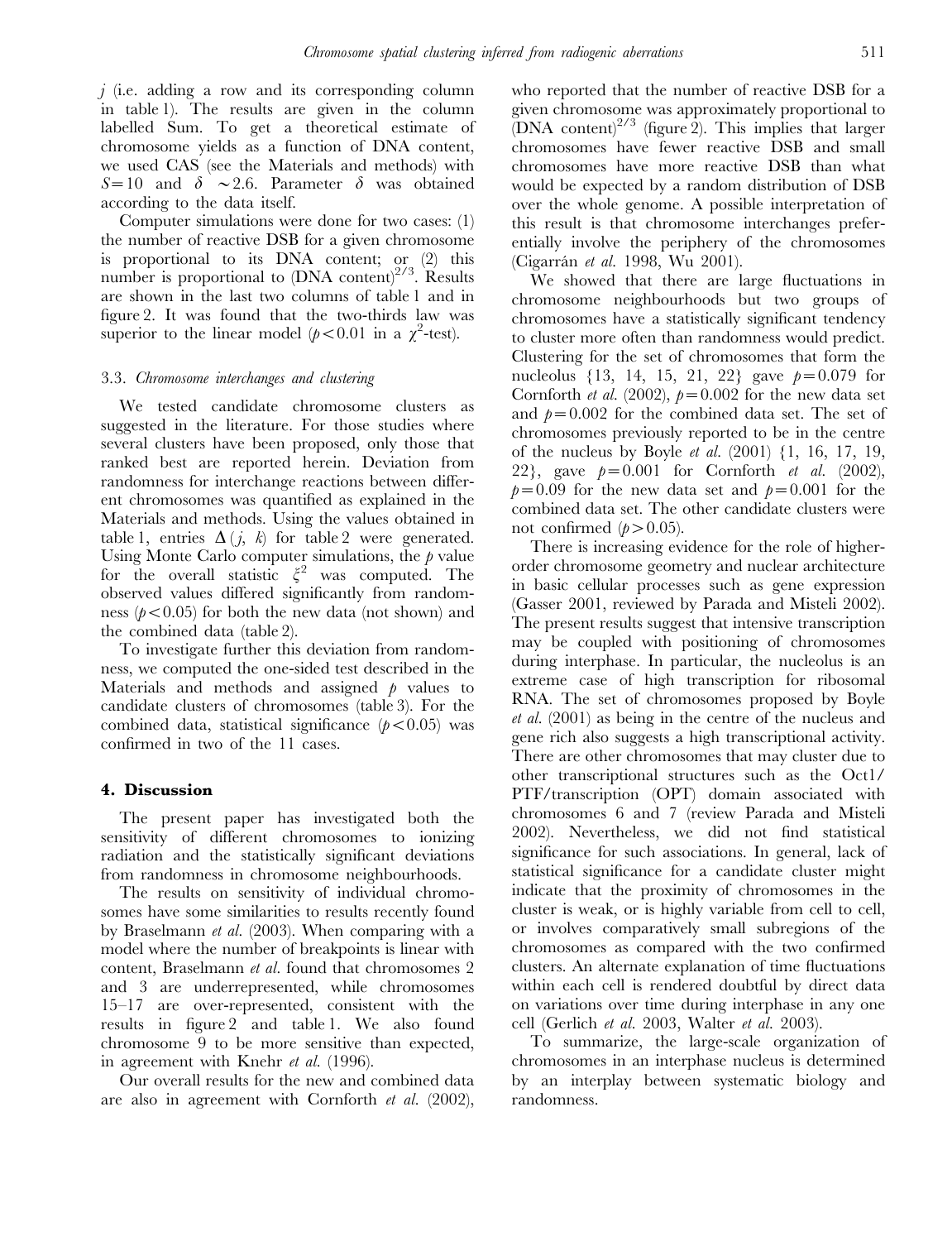Table 2. Pairwise correlations for the combined data.

| Chr                                                                                                                    |      | 3            | 4                       | 5                                  | b.                                         |                                                          | 8                                                          | 9                                                                              | 10                                                                               | 11                                                                                       | 12                                                                                               | 13                                                                                                          | 14                                                                                                                        | 15                                                                                                                                | 16                                                                                                                                              | 17                                                                                                                                                | 18                                                                                                                                                                    | 19                                                                                                                                                                            | 20                                                                                                                                                                                    | 21                                                                                                                                                                                               | 22                                                                                                                                                                                                 |                                                      |
|------------------------------------------------------------------------------------------------------------------------|------|--------------|-------------------------|------------------------------------|--------------------------------------------|----------------------------------------------------------|------------------------------------------------------------|--------------------------------------------------------------------------------|----------------------------------------------------------------------------------|------------------------------------------------------------------------------------------|--------------------------------------------------------------------------------------------------|-------------------------------------------------------------------------------------------------------------|---------------------------------------------------------------------------------------------------------------------------|-----------------------------------------------------------------------------------------------------------------------------------|-------------------------------------------------------------------------------------------------------------------------------------------------|---------------------------------------------------------------------------------------------------------------------------------------------------|-----------------------------------------------------------------------------------------------------------------------------------------------------------------------|-------------------------------------------------------------------------------------------------------------------------------------------------------------------------------|---------------------------------------------------------------------------------------------------------------------------------------------------------------------------------------|--------------------------------------------------------------------------------------------------------------------------------------------------------------------------------------------------|----------------------------------------------------------------------------------------------------------------------------------------------------------------------------------------------------|------------------------------------------------------|
| $\overline{2}$<br>3<br>5<br>$\sigma$<br>8<br>9<br>10<br>11<br>12<br>13<br>14<br>15<br>16<br>17<br>18<br>19<br>20<br>21 | 0.88 | 0.19<br>1.79 | 1.47<br>1.33<br>$-1.40$ | $-0.79$<br>0.40<br>0.47<br>$-0.57$ | $-0.89$<br>0.47<br>1.11<br>0.63<br>$-1.42$ | $-0.37$<br>$-0.69$<br>$-0.46$<br>0.82<br>1.42<br>$-0.89$ | $-1.71$<br>0.23<br>$-0.38$<br>0.72<br>1.15<br>0.64<br>0.18 | 1.10<br>$-0.02$<br>$-0.34$<br>0.15<br>$-0.06$<br>$-0.49$<br>$-0.71$<br>$-1.61$ | 0.53<br>$-1.52$<br>0.14<br>$-0.06$<br>0.81<br>2.82<br>$-0.42$<br>$-1.06$<br>0.26 | $-0.64$<br>$-0.25$<br>0.18<br>$-1.91$<br>1.71<br>$-1.62$<br>1.70<br>1.53<br>0.77<br>0.19 | $-1.60$<br>1.39<br>0.16<br>$-0.27$<br>1.05<br>2.61<br>1.44<br>$-1.30$<br>$-2.87$<br>1.29<br>1.89 | $-1.96$<br>1.50<br>0.00<br>0.89<br>1.34<br>0.08<br>$-1.12$<br>2.47<br>1.00<br>$-0.26$<br>$-2.78$<br>$-1.54$ | $-1.23$<br>$-2.67$<br>$-0.53$<br>0.81<br>$-0.83$<br>$-0.52$<br>0.20<br>0.04<br>1.15<br>$-0.14$<br>$-0.18$<br>0.39<br>4.14 | 1.61<br>0.64<br>$-0.84$<br>0.02<br>$-0.21$<br>0.14<br>$-2.44$<br>0.01<br>1.71<br>$-1.42$<br>$-0.22$<br>$-1.67$<br>$-1.23$<br>2.04 | 1.22<br>$-3.00$<br>$-0.47$<br>$-0.73$<br>$-2.57$<br>$-0.90$<br>0.04<br>$-0.87$<br>0.28<br>1.01<br>0.67<br>$-0.78$<br>$-1.11$<br>$-0.21$<br>1.87 | $-0.10$<br>0.90<br>0.44<br>0.16<br>0.39<br>$-0.26$<br>1.72<br>0.56<br>$-0.47$<br>0.10<br>0.07<br>0.66<br>$-1.62$<br>$-1.83$<br>$-0.10$<br>$-0.25$ | $-1.23$<br>$-1.84$<br>$-0.92$<br>$-0.60$<br>$-0.05$<br>0.23<br>$-0.35$<br>1.98<br>2.55<br>$-0.42$<br>$-0.95$<br>$-0.72$<br>2.01<br>0.18<br>$-0.36$<br>1.66<br>$-1.29$ | 0.63<br>$-1.08$<br>2.19<br>$-1.03$<br>$-0.71$<br>0.54<br>0.18<br>$-1.23$<br>$-0.31$<br>$-0.81$<br>0.81<br>2.19<br>$-0.67$<br>$-1.78$<br>$-0.01$<br>2.00<br>$-0.86$<br>$-1.23$ | 0.84<br>$-1.08$<br>$-1.17$<br>$-0.58$<br>0.47<br>$-1.14$<br>1.60<br>$-0.71$<br>$-1.31$<br>$-0.05$<br>$-0.02$<br>$-0.33$<br>$-1.39$<br>$-1.31$<br>0.02<br>2.90<br>0.47<br>1.40<br>0.44 | $-0.82$<br>0.77<br>0.62<br>0.29<br>$-0.71$<br>$-0.15$<br>$-0.85$<br>$-0.12$<br>$-0.64$<br>$-0.06$<br>$-1.71$<br>$-0.80$<br>0.10<br>2.52<br>$-0.01$<br>0.47<br>$-0.46$<br>2.02<br>$-1.80$<br>0.89 | 3.21<br>0.53<br>$-0.70$<br>$-1.29$<br>$-2.19$<br>$-1.08$<br>$-1.09$<br>$-0.37$<br>$-0.33$<br>$-1.98$<br>0.44<br>$-1.30$<br>0.21<br>1.00<br>0.09<br>1.57<br>0.86<br>$-1.16$<br>1.99<br>1.51<br>0.99 | $\hookrightarrow$<br>pSpnssq<br>εf<br>$\overline{5}$ |

The values of  $\Delta(j, k)$  are shown Values estimate deviations from spatial randomness for pairwise chromosome–chromosome geometric associations. A value of zero suggests randomness, while positive or negative values, respectively, sugges<sup>t</sup> spatial proximity or extra separation.

J. Arsuaga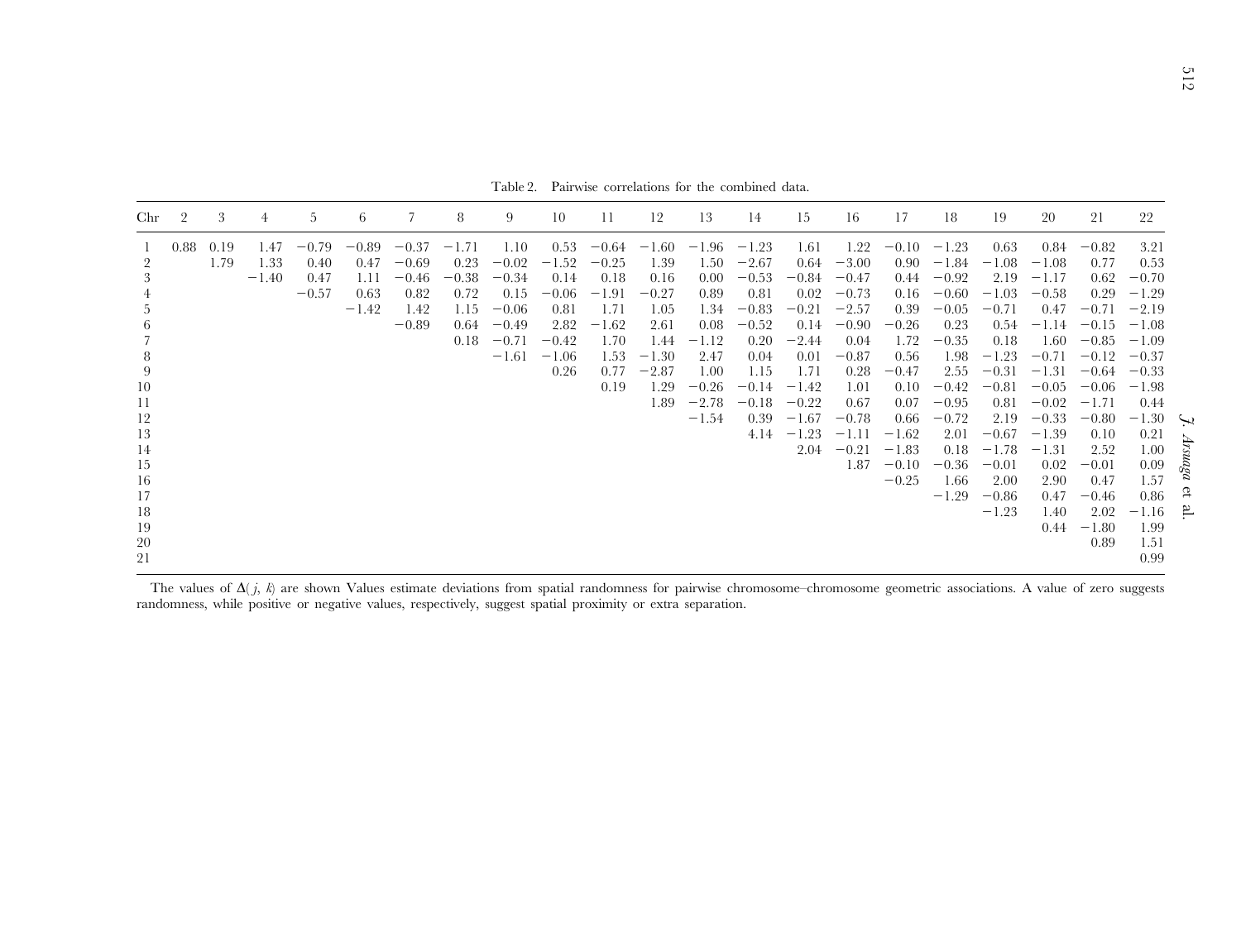Table 3.  $\phi$  values for candidate clusters.

|                       | Data  |            |       |  |  |  |  |  |  |
|-----------------------|-------|------------|-------|--|--|--|--|--|--|
| Candidate cluster     | Old   | <b>New</b> | All   |  |  |  |  |  |  |
| A $\{1,16,17,19,22\}$ | 0.001 | 0.09       | 0.001 |  |  |  |  |  |  |
| $B$ {13,14,15,21,22}  | 0.079 | 0.002      | 0.002 |  |  |  |  |  |  |
| $C$ {17,19,20}        | 0.67  | 0.28       | 0.47  |  |  |  |  |  |  |
| $D$ {13,21}           | 0.68  | 0.38       | 0.51  |  |  |  |  |  |  |
| $E\{14,22\}$          | 0.25  | 0.34       | 0.19  |  |  |  |  |  |  |
| $F \{6,7\}$           | 0.93  | 0.53       | 0.83  |  |  |  |  |  |  |
| G $\{9,22\}$          | 0.90  | 0.35       | 0.66  |  |  |  |  |  |  |
| $H \{15,17\}$         | 0.33  | 0.8        | 0.57  |  |  |  |  |  |  |
| $I \{8,14\}$          | 0.34  | 0.74       | 0.52  |  |  |  |  |  |  |
| $[$ {14,11}           | 1.0   | 1.0        | 1.0   |  |  |  |  |  |  |
| $K \{14,18\}$         | 0.06  | 0.98       | 0.47  |  |  |  |  |  |  |

Entries are for chromosome associations proposed in the literature: (A) Boyle et al. (2001); (B) i.e. nucleolus, reviewed in Parada and Misteli (2002); (C) Cremer et al. (2001); (D, E) Alcobia et al. (2000); (F-H) reviewed in Parada and Misteli (1999);  $(I, J)$ Roix et al. (2003); (K) Lukasova et al. (1999). Under data, the first column corresponds to data previously published (Cornforth et al. 2002), the second corresponds to the new data and the third corresponds to the combined data (see table 2). Significant values  $(p<0.05)$  are in **bold**.



Figure 2. Chromosome participation. The x-axis represents chromosome number and the y-axis the individual chromosome yield  $f(j)$  for  $j=1, \ldots, 22$ . Chromosome yields are compared with simulated results. Error bars represent the standard deviation of the mean, computed assuming Poisson distributed values. Two models were tested against the experimental data. The first assumes a linear relation between DNA content and participation; the second uses the two-thirds power of DNA content instead.

## Acknowledgements

Research was supported by NIH GM68423 (R. S.) and CA78496 (P. H.), NSF DMS 9971169 (J. A., M. V.), DOE Low Dose Program DE-FG02-03ER63668 (L. H.) and DE-PG-02-98ER62686 (D. J. B.), and by the Bundesministerium fur Verteidigung, FGR (FV: INSAN I 0900-V-3803) (K. M. G.-B., M. B.).

## Appendix

Let  $f(j, k)$  be the pairwise yield and  $f(j)$  be the one-chromosome yield. Table 1 gives the definitions and examples of these quantities. This appendix will show how to estimate  $g(j)$  in terms of  $f(j, k)$ . For full randomness, one would have the equation:

$$
f(j,k) = g(j)g(k).
$$
 (1)

The estimate of  $g(j)$  cannot directly use equation (1), which need not hold if proximity effects are important, so an averaged form of equation (1), obtained by summing over chromosome partners, is used instead (Cornforth et al. 2002). The method is standard except that in the present case, one must do a little extra work because the diagonal terms  $f(i, i)$ correspond to exchanges that do not produce a colour junction and are omitted in the analysis.

Specifically, summing equation (1) over k with  $k\neq j$ gives:

$$
f(j) = g(j)\left[-g(j) + \Sigma g(k)\right].\tag{2}
$$

The sum on the right-hand side goes over all  $k$ , including  $i$ .

 $\Sigma g(k)$  is independent of j, and it is denoted by  $\beta$ . Thus, equation (2) can be rewritten as:

$$
f(j) = \beta g(j) - g(j)^2.
$$
 (3)

Treating  $\beta$  as known temporarily, one can solve equation (3) for each  $g(j)$  in terms of  $\beta$  and  $f(j)$ . Substituting this result into equation (2) and summing over all *j* then gives an equation that determines  $\beta$ . Inserting  $\beta$  back into equation (3) then determines each  $g(j)$ .

Since  $g(j)$  is small with respect to  $\beta = \sum g(k)$ , one can implement this procedure by standard perturbation methods, solving the following equation using power series in the perturbation parameter  $\lambda$  and then setting  $\lambda = 1$  at the end of the calculation:

$$
f(j) = \beta g(j) - \lambda g(j)^2.
$$
 (4)

Here

$$
g(j) = g_0(j) + \lambda g_1(j) + \lambda^2 g_2(j) + ..., \n\beta = \beta_0 + \lambda \beta_1 + \lambda^2 \beta_2 + ...,
$$
\n(5)

and  $\beta_i$  is the sum of  $g_i(j)$  over all j.

By equating powers of  $\lambda$  on both sides of the equation, one obtains successively more accurate approximations for  $\beta$  and for  $g(j)$ . To indicate how this works, we will show how to obtain the first two approximations.

For order 0 in  $\lambda$ , equation (4) reads:

$$
f(j) = \beta_0 g_0(j). \tag{6}
$$

Summing equation (6) over all j gives  $\Sigma f(j) = \beta_0^2$ .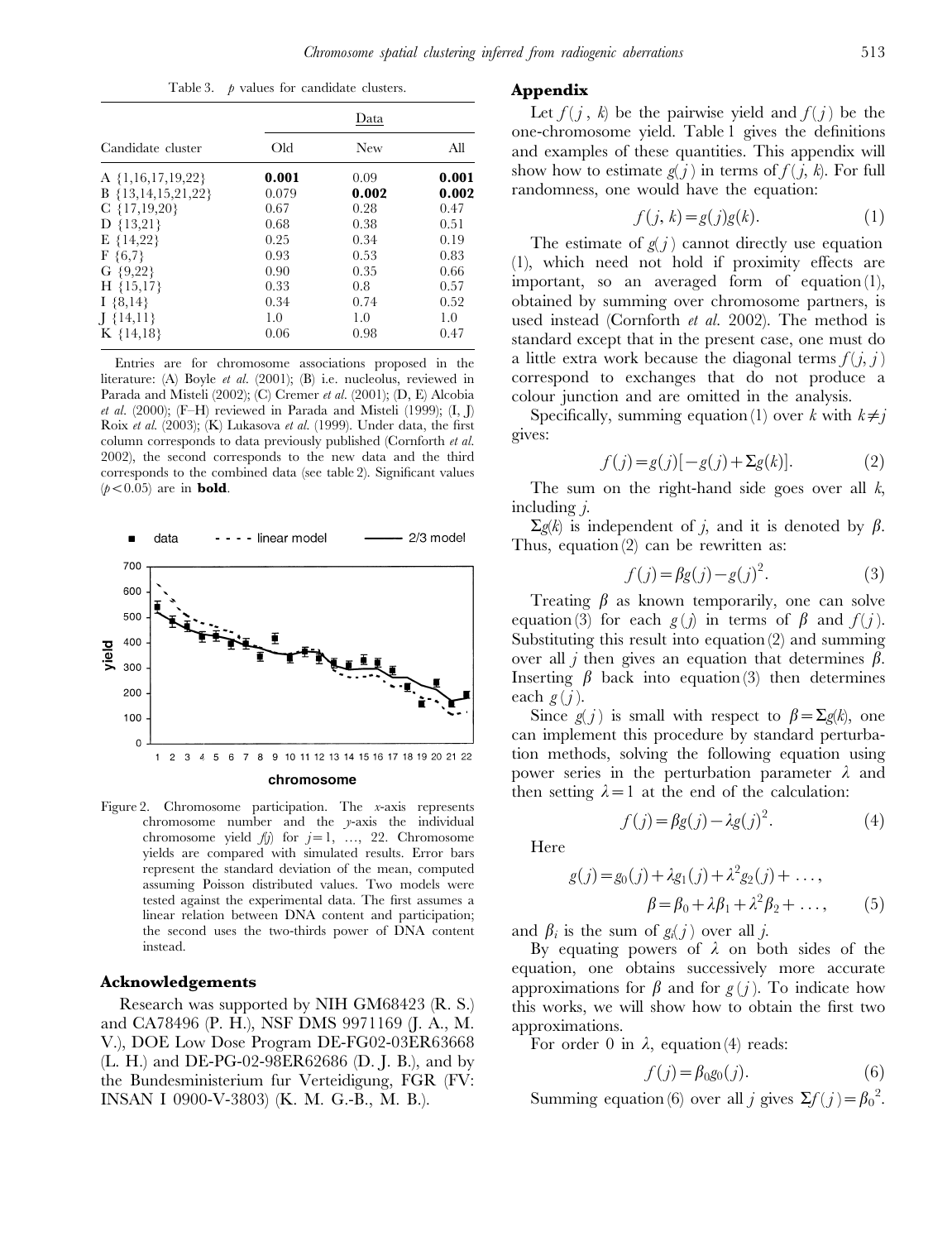In other words:

$$
\beta_0 = \left[\Sigma f(j,k)\right]^{1/2}, g_0(j) = f(j) / \left[\Sigma f(j,k)\right]^{1/2}, (7)
$$

where  $\Sigma$  is the sum over k with  $k\neq j$  followed by the sum over all  $i$ .

For order 1 in  $\lambda$ , equation (4) reads:

$$
0 = \beta_0 g_1(j) - g_0(j)^2 + \beta_1 g_0(j). \tag{8}
$$

We can solve for  $\beta_1$  by summing over all j, which gives  $0 = 2\beta_0\beta_1 - \Sigma g_0(j)^2$ , i.e.  $\beta_1 = \Sigma g_0(j)^2/2\beta_0$ , where the right-hand side is known from equation (7). Substituting  $\beta_1$  back into equation (8) now gives  $g_1(j)$ . Higher order corrections are found similarly, and by going to a third order adequately accurate approximations to  $g(j)$  were obtained from equation (5).

## References

- ALCOBIA, I., DILAO, R. and PARREIRA, L., 2000, Spatial associations of centromeres in the nuclei of hematopoietic cells: evidence for cell-type-specific organizational patterns. Blood, 95, 1608–1615.
- BEDFORD, J. S., MITCHELL, J. B., GRIGGS, H. G. and BENDER, M. A., 1978, Radiation induced cellular reproductive death and chromosome aberrations. Mutation Research, 76, 573–586.
- BOYLE, S., GILCHRIST, S., BRIDGER, J. M., MAHY, N. L., ELLIS, J. A. and BICKMORE, W. A., 2001, The spatial organization of human chromosomes within the nuclei of normal and emerin-mutant cells. Human Molecular Genetics, 10, 211–219.
- BRASELMANN, H., BAUCHINGER, M. and SCHMIDT, E., 1986, Cell survival and radiation-induced chromosome aberrations. I. Derivation of formulae for the determination of transmission and survival parameters of aberrations. Radiation and Environmental Biophysics, 25, 243–251.
- BRASELMANN, H., KULKA, U., HUBER, R., FIGEL, H. M. and ZITZELSBERGER, H., 2003, Distribution of radiation induced exchange aberrations in all human chromosomes. International Journal of Radiation Biology, 79, 393–403.
- CARRANO, A. V., 1973a, Chromosome aberrations and radiation induced cell death. I. Transmission and survival parameters of aberrations. Mutation Research, 17, 355–366.
- CARRANO, A. V., 1973b, Chromosome aberrations and radiation induced cell death. II. Predicted and observed cell survival. Mutation Research, 17, 355-366.
- CARRANO, A. V. and HEDDLE, J. A., 1973, The fate of chromosome aberrations. Journal of Theoretical Biology, 38, 289–304.
- CHEN, A. M., LUCAS, J. N., SIMPSON, P. J., GRIFFIN, C. S., SAVAGE, J. R., BRENNER, D. J., HLATKY, L. R. and SACHS, R. K., 1997, Computer simulation of data on chromosome aberrations produced by X rays or alpha particles and detected by fluorescence in situ hybridization. Radiation Research, 148, S93–101.
- CIGARRÁN, S., BARRIOS, L., BARQUINERO, J. F., CABALLÍN, M. R., RIBAS, M. and EGOZCUE, J., 1998, Relationship between the DNA content of human chromosomes and their involvement in radiation-induced structural aberrations analysed by painting. International Journal of Radiation Biology, 74, 449–455.
- CORNFORTH, M. N., GREULICH-BODE, K. M., LOUCAS, B. D., ARSUAGA, J., VAZQUEZ, M., SACHS, R. K., BRUCKNER, M., MOLLS, M., HAHNFELDT, P., HLATKY, L. and BRENNER, D. J., 2002, Chromosomes are predominantly located randomly with respect to each other in interphase human cells. Journal of Cell Biology, 159, 237-244.
- CREMER, T. and CREMER, C., 2001, Chromosome territories, nuclear architecture and gene regulation in mammalian cells. Nature Review Genetics, 2, 292-301.
- CREMER, M., vON HASE, J., VOLM, T., BRERO, A., KRETH, G., WALTER, C., FISHER, I., CREMER, C. and CREMER, T., 2001, Non-random radial higher-order chromatin arrangements in nuclei of diploid human cells. Chromosome Research, 9, 541–567.
- DURANTE, M., GEORGE, K., WU, H. and CUCINOTTA, F. A., 2002, Karyotypes of human lymphocytes exposed to highenergy ions. Radiation Research, 158, 581-590.
- GASSER, S., 2001, Positions of potential: nuclear organization and gene expression. Cell, **104,** 639–642.
- GERLICH, D., BEAUDOUIN, J., KALBFUSS, B., DAIGLE, N., EILS, R. and ELLENBERG, J., 2003, Global chromosome positions are transmitted through mitosis in mammalian cells. Cell, 112, 751–764.
- GREULICH, K. M., KREJA, L., HEINZE, B., RHEIN, A. P., WEIER, H. U. G., BRÜCKNER, M., FUCHS, P. and MOLLS, M., 2000, Rapid detection of radiation-induced chromosomal aberrations in lymphocytes and hematopoetic progenitor cells by mFISH. Mutation Research, 452, 73–81.
- HLATKY, L., SACHS, R., VAZQUEZ, M. and CORNFORTH, M., 2002, Radiation-induced chromosome aberrations: insights gained from biophysical modeling. Bioessays, 24, 714–723.
- HOFFMAN, G. R., SAYER, A. M., JOINER, E. E., MCFEE, A. F. and LITTLEFIELD, L. G., 1999, Analysis by FISH of the spectrum of chromosome aberrations induced by X-rays in G0 human lymphocytes and their fate through mitotic divisions in culture. Environmental and Molecular Mutagenesis, 33, 94–110.
- KNEHR, S., ZITZELSBERGER, H., BRASELMANN, H., NAHRSTEDT, U. and BAUCHINGER, M., 1996, Chromosome analysis by fluorescence *in-situ* hybridization: further indications for a non-DNA-proportional involvement of single chromosomes in radiation-induced structural aberrations. International Journal of Radiation Biology, 70, 385-392.
- KOZUBEK, S., LUKASOVA, E., JIRSOVA, P., KOUTNA, I., KOZUBEK, M., GANOVA, A., BARTOVA, E., FALK, M. and PASEKOVA, R., 2002, 3D structure of the human genome: order in randomness. Chromosoma, 111, 321–331.
- LEE, C., GISSELSON, D., JIN, C., NORDGREN, A., FERGUSON, D. O., BLENNOW, E., FLETCHER, J. A. and MORTON, C. C., 2001, Limitations of chromosome classification by multicolor karyotying. American Journal of Human Genetics, 68, 1043–1047.
- LEVY, D., VAZQUEZ, M., CORNFORTH, M., BRADFORD, L., SACHS, R. and ARSUAGA, J., 2004, Comparing DNA damage-processing pathways by computer analysis of chromosome painting data. Journal of Computational Biology, 11, 4.
- LOUCAS, B. D. and CORNFORTH, M. N., 2001, Complex chromosome exchanges induced by gamma rays in human lymphocytes: an mFISH study. Radiation Research, 155, 660–671.
- LUKASOVA, E., KOZUBEK, S., KOZUBEK, M., KJERONSKA, J., RYZNAR, L., HORAKOVA, J., KRAHULCOVA, E. and HORNECK, G., 1997, Localisation and distance between ABL and BCR genes in interphase nuclei of bone marrow cells of control donors and patients with chronic myeloid leukemia. Human Genetics, 100, 525-535.